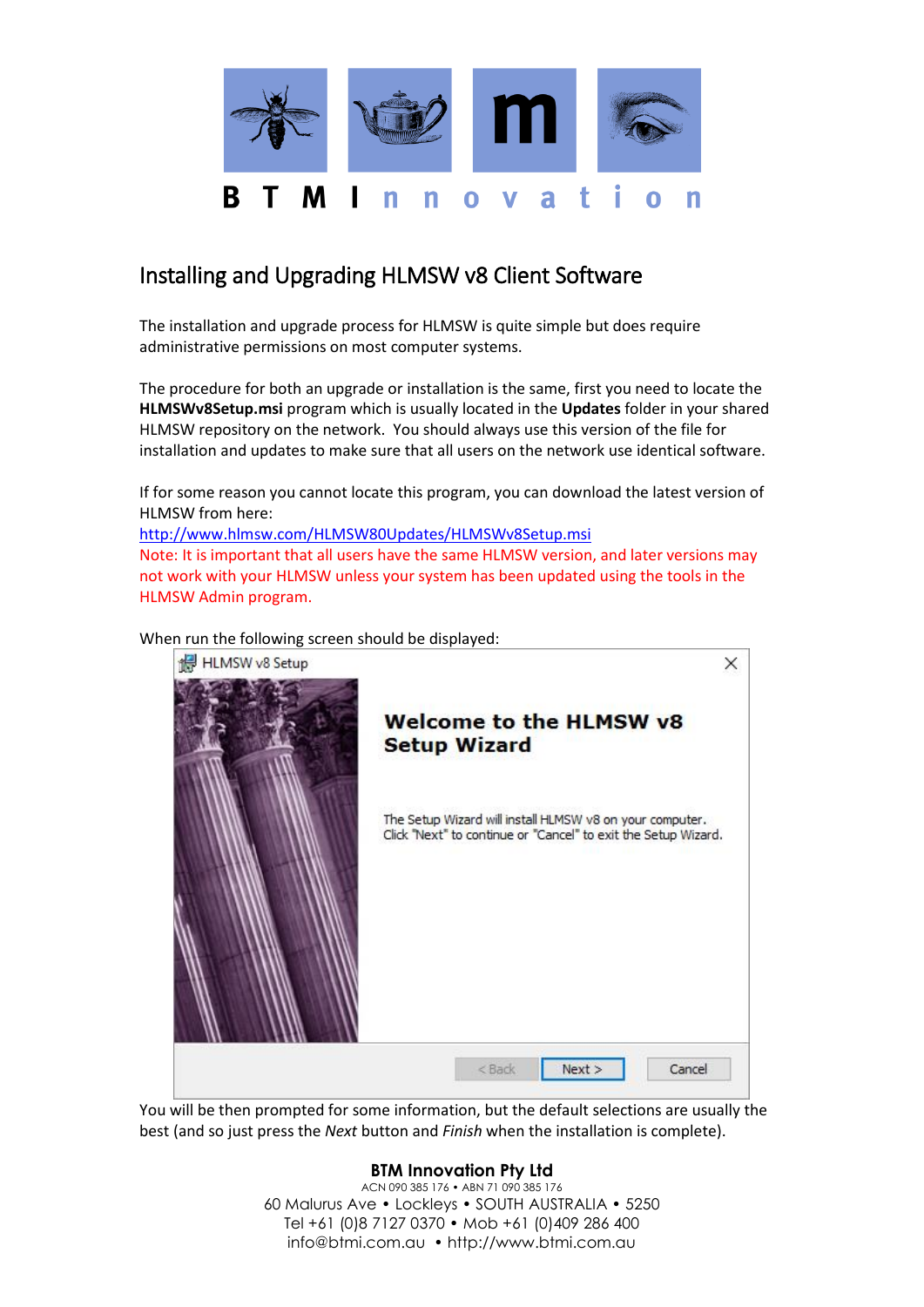## Note: if you see this screen



You **already** have the current version of HLMSW installed. If you do not need to modify or repair the installation, you can Cancel out of the routine now.

For updates, you should not be ready to resume HLMSW.

For new installations, you may receive this prompt when the system starts:



If so, you must define the location of the common HLMSW Keys folder program which is usually located in the **Keys** folder in your shared HLMSW repository on the network. To do this, click on the *Refresh* button in the HLMSW Log on screen: